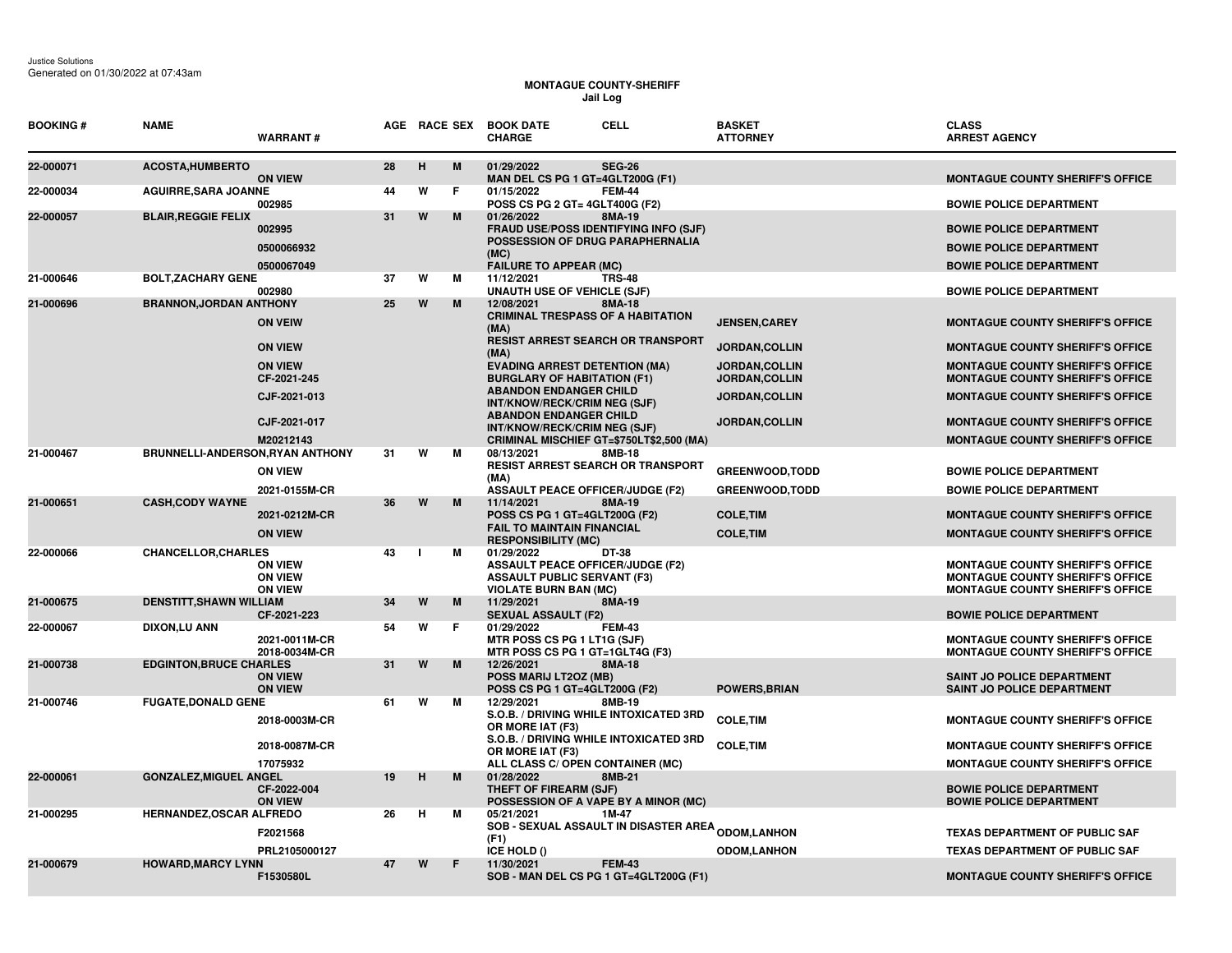|           |                               | CF-2021-241<br>CM-2021-263       |    |   |     | POSS CS PG 1 LT1G (SJF)<br>POSS MARIJ LT2OZ (MB)                                   |                                         | <b>MONTAGUE COUNTY SHERIFF'S OFFICE</b><br><b>MONTAGUE COUNTY SHERIFF'S OFFICE</b> |
|-----------|-------------------------------|----------------------------------|----|---|-----|------------------------------------------------------------------------------------|-----------------------------------------|------------------------------------------------------------------------------------|
| 21-000701 | HULEN, REBECCA DANIELLE       |                                  | 31 | W | F.  | 12/09/2021<br><b>FEM-43</b>                                                        |                                         |                                                                                    |
|           |                               | 2021-0123M-CR                    |    |   |     | MAN DEL CS PG 1 GT=4GLT200G (F1)                                                   |                                         | <b>MONTAGUE COUNTY SHERIFF'S OFFICE</b>                                            |
| 22-000056 | <b>LEMONS, DANIEL DEWAYNE</b> |                                  | 36 | W | M   | 8MA-18<br>01/25/2022<br>UNLAWFUL POSSESSION FIREAM BY FELON                        |                                         |                                                                                    |
|           |                               | CF-2022-123                      |    |   |     | (F3)                                                                               |                                         | <b>MONTAGUE COUNTY SHERIFF'S OFFICE</b>                                            |
|           |                               | CF-2022-125                      |    |   |     | POSS CS PG 1 LT1G (SJF)                                                            |                                         | <b>MONTAGUE COUNTY SHERIFF'S OFFICE</b>                                            |
|           |                               | CF-2022-124<br><b>ON VIEW</b>    |    |   |     | THEFT PROP GT=\$2,500LT\$30K (SJF)<br><b>POSS DANGEROUS DRUG (MA)</b>              |                                         | <b>MONTAGUE COUNTY SHERIFF'S OFFICE</b><br><b>MONTAGUE COUNTY SHERIFF'S OFFICE</b> |
|           |                               | CF-2022-133                      |    |   |     | THEFT PROP GT=\$2,500LT\$30K (SJF)                                                 |                                         | MONTAGUE COUNTY SHERIFF'S OFFICE                                                   |
| 21-000747 | <b>MCGEE, KEVIN SCOTT</b>     |                                  | 50 | W | М   | 12/30/2021<br>8MB-21                                                               |                                         |                                                                                    |
|           |                               | <b>ON VIEW</b>                   |    |   |     | AGG ASSAULT DATE/FAMILY/HOUSE<br>W/WEAPON (F1)                                     |                                         | <b>BOWIE POLICE DEPARTMENT</b>                                                     |
| 21-000744 | <b>MONEY, WESLEY FRANKLIN</b> |                                  | 25 | W | M   | 12/29/2021<br>8MB-21                                                               |                                         |                                                                                    |
|           |                               | <b>ON VIEW</b>                   |    |   |     | <b>EVADING ARREST DETENTION (MA)</b>                                               |                                         | <b>BOWIE POLICE DEPARTMENT</b>                                                     |
|           |                               | <b>ON VIEW</b>                   |    |   |     | POSSESSION OF STOLEN PROPERTY (MB)<br><b>FRAUD USE/POSS IDENTIFYING INFO #</b>     |                                         | <b>BOWIE POLICE DEPARTMENT</b>                                                     |
|           |                               | <b>ON VIEW</b>                   |    |   |     | <b>ITEMS 5LT10 (F3)</b>                                                            | <b>JORDAN,COLLIN</b>                    | <b>BOWIE POLICE DEPARTMENT</b>                                                     |
|           |                               | <b>ON VIEW</b>                   |    |   |     | <b>POSS DANGEROUS DRUG (MA)</b>                                                    | <b>JORDAN,COLLIN</b>                    | <b>BOWIE POLICE DEPARTMENT</b>                                                     |
|           |                               | 2021-0142M-CR                    |    |   |     | CAPIAS/MTP-POSS CS PG 1 LT1G (SJF)                                                 | <b>JORDAN,COLLIN</b>                    | <b>BOWIE POLICE DEPARTMENT</b>                                                     |
| 22-000011 | <b>NAIL, AARON EUGENE JR</b>  | <b>ON VIEW</b>                   | 37 | W | м   | 01/06/2022<br>8MA-19<br>POSS CS PG 1 GT=1GLT4G (F3)                                | <b>POWERS, BRIAN</b>                    | <b>BOWIE POLICE DEPARTMENT</b>                                                     |
| 22-000022 | <b>NEISS, JERRY ALAN</b>      |                                  | 35 | W | M   | 01/12/2022<br>8MB-21                                                               |                                         |                                                                                    |
|           |                               | F20212625                        |    |   |     | FAIL TO COMPLY SEX OFF DUTY TO REG                                                 | <b>JORDAN,COLLIN</b>                    | <b>MONTAGUE COUNTY SHERIFF'S OFFICE</b>                                            |
| 22-000065 | PADGETT, AMY ELIZABETH        |                                  | 25 | w | F.  | LIFE/ANNUAL (F3)<br>01/29/2022<br><b>FEM-43</b>                                    |                                         |                                                                                    |
|           |                               | 2020-0042M-CR                    |    |   |     | <b>MTR - BURGLARY OF HABITATION (F2)</b>                                           |                                         | SAINT JO POLICE DEPARTMENT                                                         |
|           |                               | 2020-0153M-CR                    |    |   |     | MTP - POSS CS PG 1 GT=1GLT4G (F3)                                                  |                                         | SAINT JO POLICE DEPARTMENT                                                         |
|           |                               | 2020-0154M-CR<br>2021-0192M-CR   |    |   |     | MTP - POSS CS PG 1 LT1G (F)<br>MTP - POSS CS PG 1 GT=4GLT200G (F2)                 |                                         | SAINT JO POLICE DEPARTMENT<br>SAINT JO POLICE DEPARTMENT                           |
| 21-000266 | <b>SANDERS, LANE JOSEPH</b>   |                                  | 25 | W | M   | 05/07/2021<br>$2M-11$                                                              |                                         |                                                                                    |
|           |                               | 2020-0133M-CR                    |    |   |     | MTP - POSS CS PG 1 GT=4GLT200G (F2)                                                | <b>WILLIAMS, ROGER</b>                  | <b>BOWIE POLICE DEPARTMENT</b>                                                     |
|           |                               | 2020-0134M-CR                    |    |   |     | MTP - EVADING ARREST DETENTION W/VEH Williams, Roger<br><b>OR WATERCRAFT (SJF)</b> |                                         | <b>BOWIE POLICE DEPARTMENT</b>                                                     |
|           |                               | <b>ON VIEW</b>                   |    |   |     | <b>RESIST ARREST SEARCH OR TRANSPORT</b>                                           |                                         | <b>BOWIE POLICE DEPARTMENT</b>                                                     |
|           |                               |                                  |    |   |     | (MA)                                                                               | Williams, Roger                         |                                                                                    |
| 21-000709 | SMITH, CACIA ALEXANDRIA       |                                  | 27 | W | F.  | 12/14/2021<br><b>FEM-44</b><br><b>ABANDON ENDANGER CHILD</b>                       |                                         |                                                                                    |
|           |                               | CJF-2021-014                     |    |   |     | INT/KNOW/RECK/CRIM NEG (SJF)                                                       | <b>MARSH, LEE ANN</b>                   | <b>MONTAGUE COUNTY SHERIFF'S OFFICE</b>                                            |
|           |                               | CJF-2021-016                     |    |   |     | <b>ABANDON ENDANGER CHILD</b>                                                      | <b>MARSH,LEE ANN</b>                    | <b>MONTAGUE COUNTY SHERIFF'S OFFICE</b>                                            |
| 21-000668 | <b>SMITH, COBY WAYNE</b>      |                                  | 33 | W | M   | INT/KNOW/RECK/CRIM NEG (SJF)<br>11/25/2021<br>8MA-18                               |                                         |                                                                                    |
|           |                               |                                  |    |   |     | <b>MOTION TO REVOKE TAMP FAB PHYS</b>                                              |                                         |                                                                                    |
|           |                               | 2021-0004 M-CR                   |    |   |     | <b>EVIDENCE W/ INT IMPAIR (F3)</b>                                                 | <b>ALLEN, LAUREN</b>                    | <b>MONTAGUE COUNTY SHERIFF'S OFFICE</b>                                            |
|           |                               | CR22015-3                        |    |   |     | PROBATION VIOLATION ASSAULT FAM/MEM<br><b>IMPEED BREATH (SJF)</b>                  |                                         | <b>MONTAGUE COUNTY SHERIFF'S OFFICE</b>                                            |
|           |                               |                                  |    |   |     | <b>PROBATION VIOLATION POSS CS PG 3 LT</b>                                         |                                         |                                                                                    |
|           |                               | CR-80381-3                       |    |   |     | <b>28G (SJF)</b>                                                                   |                                         | <b>MONTAGUE COUNTY SHERIFF'S OFFICE</b>                                            |
|           |                               | CR-22019-5                       |    |   |     | PROBATION VIOLATION CREDIT CARD OR<br><b>DEBIT CARD ABUSE (SJF)</b>                |                                         |                                                                                    |
| 22-000064 | <b>STEWART, BOBBY</b>         |                                  | 56 | W | м   | 8MA-18<br>01/29/2022                                                               |                                         |                                                                                    |
|           |                               | 2020-0160M-CR                    |    |   |     | <b>MOTION TO REVOKE CONTROLLED</b>                                                 |                                         | <b>MONTAGUE COUNTY SHERIFF'S OFFICE</b>                                            |
| 22-000026 | <b>STEWART, SILVER SHADOW</b> |                                  | 25 | W | M   | <b>SUBSTANCE (SJF)</b><br>01/14/2022<br>8MB-19                                     |                                         |                                                                                    |
|           |                               | <b>ON VIEW</b>                   |    |   |     | MAN DEL CS PG 2 OR 2-A GT=4GLT400G (F1) JORDAN, COLLIN                             |                                         | <b>MONTAGUE COUNTY SHERIFF'S OFFICE</b>                                            |
|           |                               | <b>ON VIEW</b>                   |    |   |     | POSS MARIJ GT4OZLT=5LBS (SJF)                                                      | <b>JORDAN,COLLIN</b>                    | <b>MONTAGUE COUNTY SHERIFF'S OFFICE</b>                                            |
|           |                               | <b>ON VIEW</b><br><b>ON VIEW</b> |    |   |     | THEFT PROP GT=\$2,500LT\$30K (SJF)                                                 | JORDAN, COLIN                           | <b>MONTAGUE COUNTY SHERIFF'S OFFICE</b>                                            |
|           |                               | <b>ON VIEW</b>                   |    |   |     | MAN DEL CS PG 1 GT=1GLT4G (F2)<br><b>IMPERSONATE PUBLIC SERVANT (F3)</b>           | JORDAN, COLLIN<br><b>JORDAN, COLLIN</b> | <b>MONTAGUE COUNTY SHERIFF'S OFFICE</b><br><b>MONTAGUE COUNTY SHERIFF'S OFFICE</b> |
|           |                               | 2021-0001M-CR                    |    |   |     | MOTION TO PROCEED W/ ADJ GUILT-POSS                                                |                                         | <b>MONTAGUE COUNTY SHERIFF'S OFFICE</b>                                            |
|           |                               |                                  |    |   |     | <b>CS PG1&lt;1G (SJF)</b>                                                          |                                         |                                                                                    |
| 22-000059 | <b>SUAGEE, MATTHEW HEATH</b>  | M20212131                        | 39 | w | М   | 01/26/2022<br>1M-46<br>THEFT PROP GT=\$750LT\$2,500 (MA)                           | <b>RENFRO,ZACHARY</b>                   | <b>MONTAGUE COUNTY SHERIFF'S OFFICE</b>                                            |
| 22-000069 | <b>THOMASON,LATISHA LYN</b>   |                                  | 37 | W | F   | 01/29/2022<br><b>SEG-23</b>                                                        |                                         |                                                                                    |
|           |                               | <b>ON VIEW</b>                   |    |   |     | POSS CS PG 1 LT1G (SJF)                                                            |                                         | <b>MONTAGUE COUNTY SHERIFF'S OFFICE</b>                                            |
| 22-000070 | <b>THOMASON, MARY IONA</b>    |                                  | 17 | W | - F | <b>SEG-25</b><br>01/29/2022                                                        |                                         |                                                                                    |